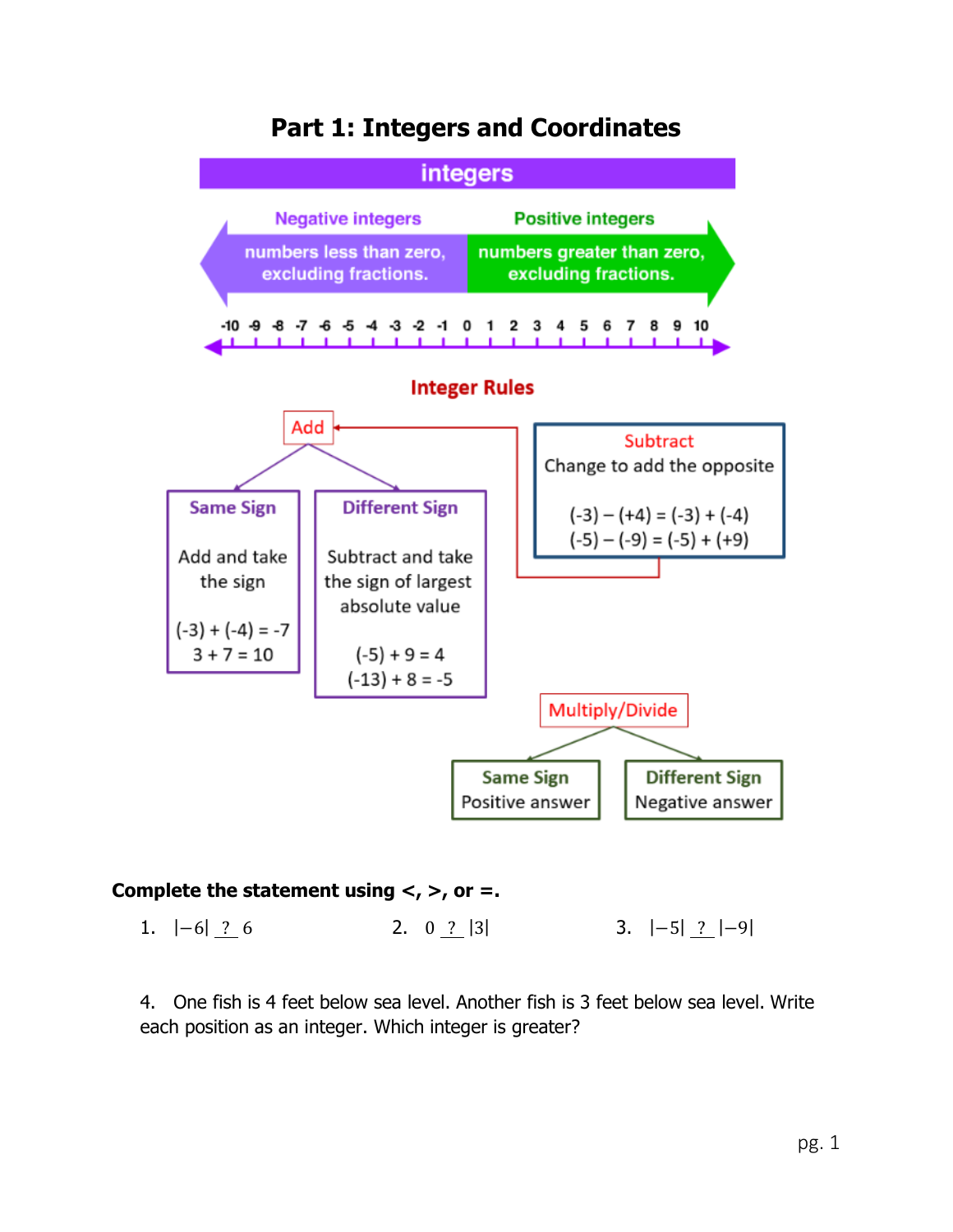**Add.**

5. 
$$
6 + (-3)
$$
 6.  $8 + (-1) + (-3)$ 

7. You start hiking at an elevation that is 80 meters below base camp. You increase your elevation by 42 meters. What is the new elevation with respect to base camp?

### **Subtract**.

8.  $10 - (-3)$  9.  $-9 - (-9)$ 

10. The temperature falls from 3℃ to -4℃. What is the difference in these temperatures?

# **Multiply.**

11.  $7 \cdot (-4)$  12.  $-2(-5)(-3)$ 

# **Divide, if possible.**

13.  $-12 \div (-4)$  14.  $-18 \div 6$ 

$$
15. \ \frac{-16}{8} \qquad \qquad 16. \ \ 0/(-10)
$$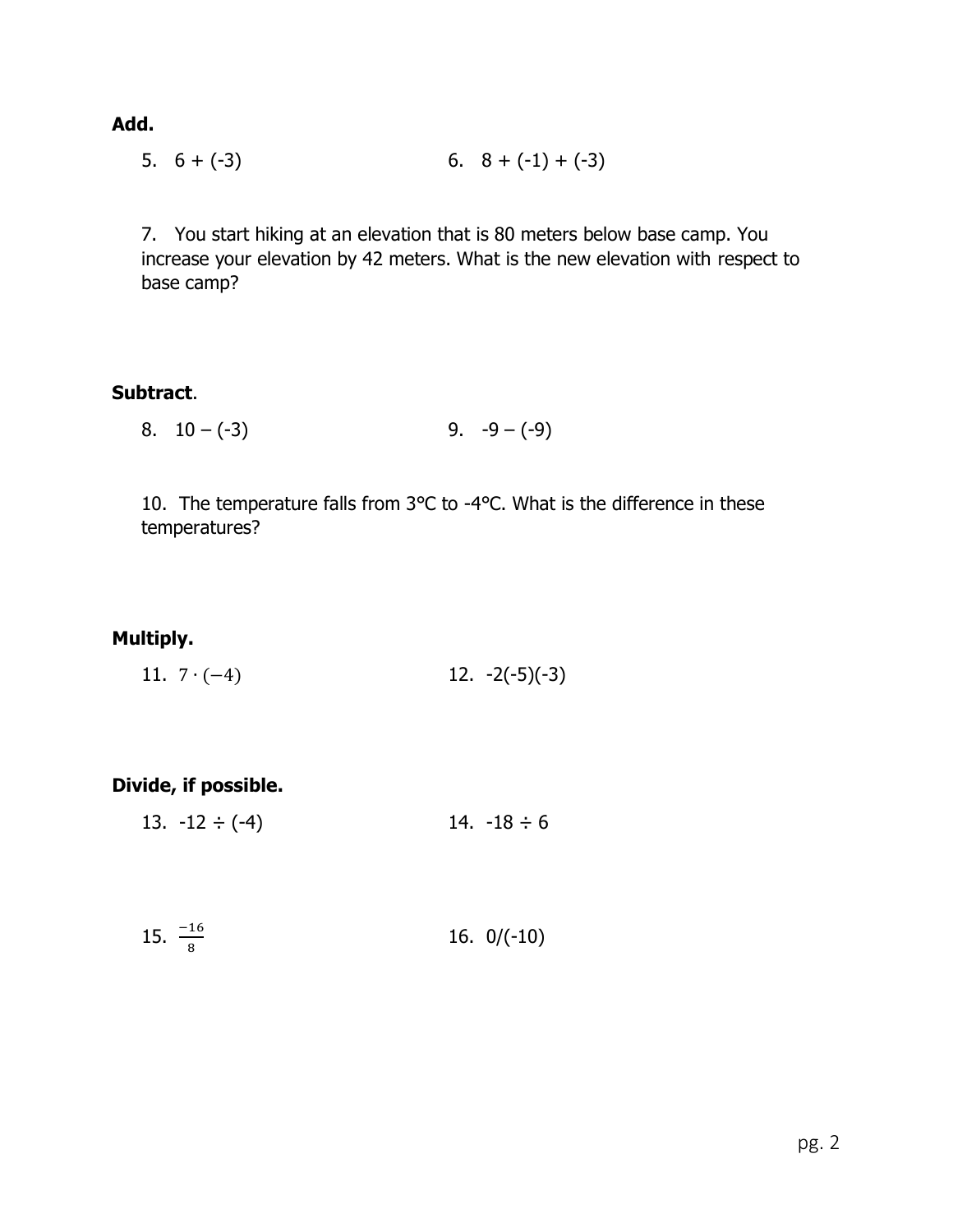# **Evaluate the expression when**  $r = -7$ **,**  $s = 2$ **, and**  $t = -5$ **.**

17. 
$$
s + t
$$
 18.  $t + s - r$ 

19. 
$$
s^2 - rt
$$
 20.  $\left| \frac{r+1}{s} \right|$ 

### **Use mental math to solve the equation.**

21.  $n + (-8) = 5$  22.  $8 - d = 14$ 

### **Find the next two numbers in the pattern.**

23. 6, -12, 24, -48, … 24. -2, 20, -200, 2000…

25. The table shows the temperature in Des Moines, Iowa, for certain times during a particular day.

| <b>Ime</b>                        | $\Lambda$ .M | M         | M.   | ١.M       | м                             |
|-----------------------------------|--------------|-----------|------|-----------|-------------------------------|
| $\sim$<br>חוד'.<br>enner.<br>7111 | ᄗᅂ<br>-<br>∸ | r∩r<br>-n | ⊐סרר | ∩∘⊏<br>ΨL | $^{\circ}$ OC $^{\circ}$<br>- |

a. What are the high and low temperatures for the day?

- b. Find the range of temperatures for the day.
- c. Find the change in temperature from 5 P.M. to 10 P.M.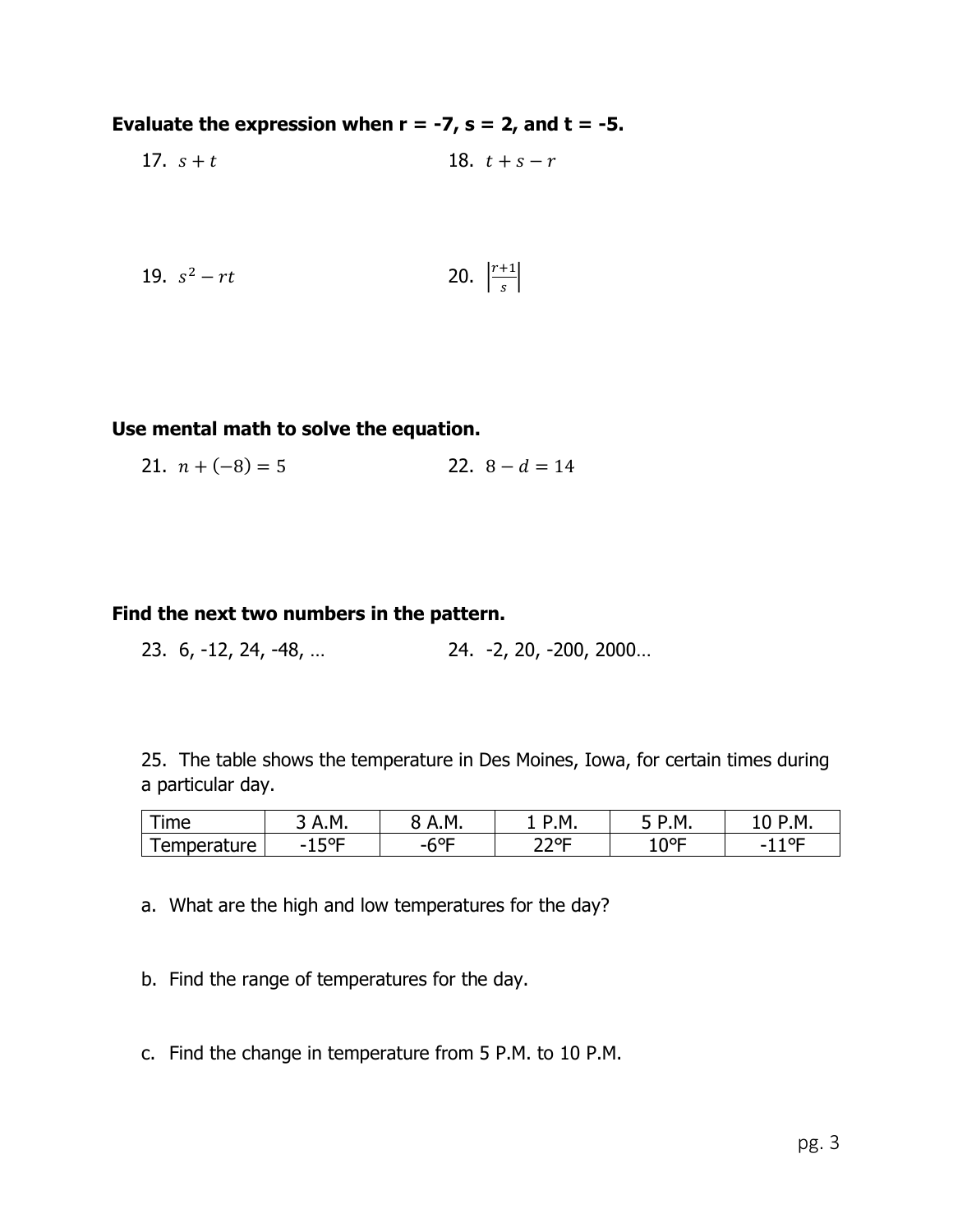- d. Based on the given five temperatures, what is the average temperature for the day?
- e. Explain why your answer to part (d) is not an accurate average temperature for the day.

26. Write an ordered pair corresponding to the point.

- a. Point A
- b. Point B
- c. Point C
- d. Point D
- e. Point E
- f. Point F

27. Which point in Exercise 26 is located in Quadrant III?

28. The pool is located at (0,0).

a. To get to your house from the pool, you walk 3 blocks west and 1 block north. What ordered pair corresponds to the location of your house?

b. What quadrant is your house located in?

|  | ŀ |  |   |   |  |
|--|---|--|---|---|--|
|  |   |  | C |   |  |
|  |   |  |   | ο |  |
|  |   |  |   |   |  |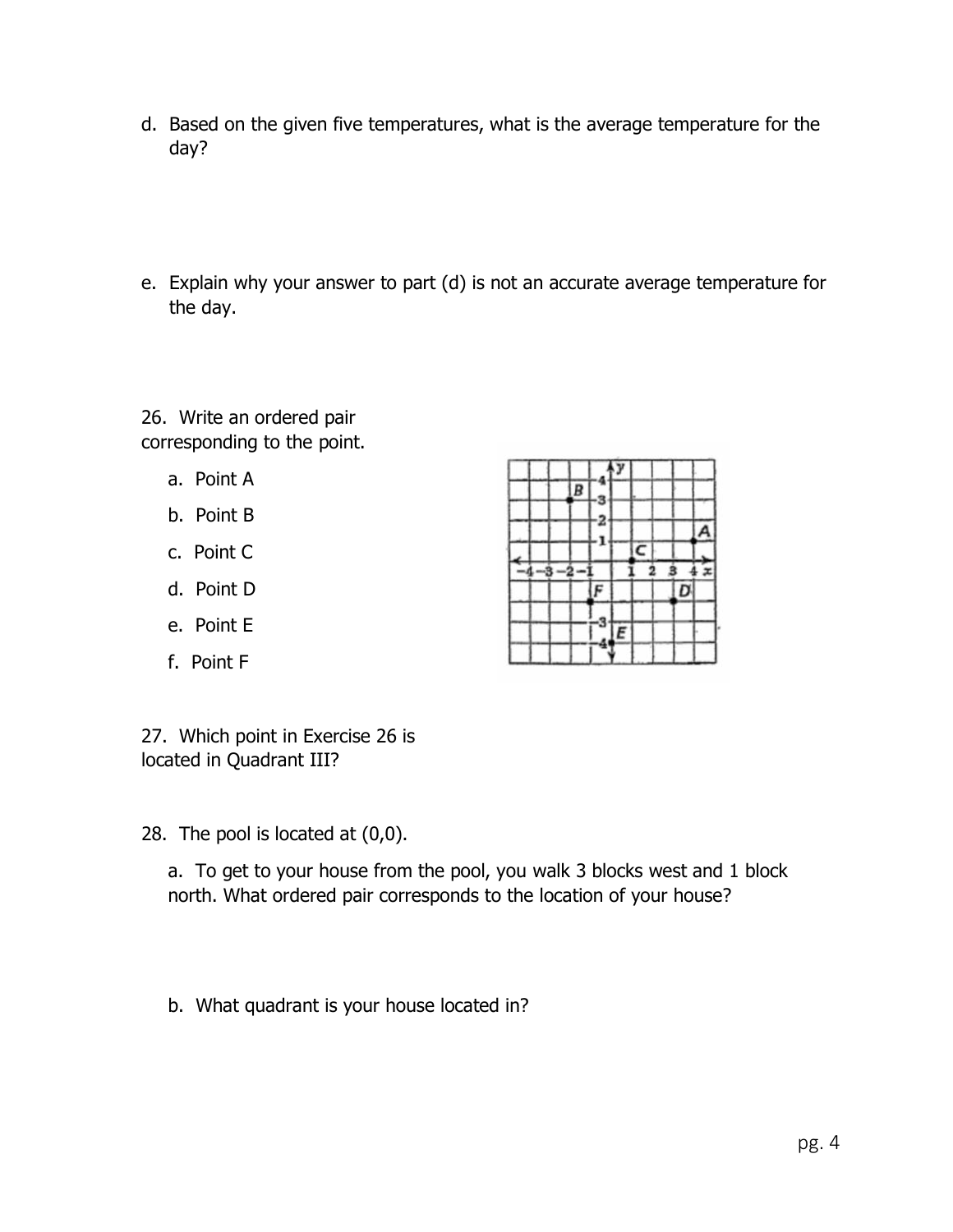# **Part 2: Rational Numbers and Algebra**



# Decimal  $\rightarrow$  Fraction

$$
.15 = \frac{15}{100} = \frac{15}{100} = \frac{3}{20}
$$

The last digit is in the<br><u>hundredths</u> place.

Use the place value of the last digit to write as fraction with denominator of 10, 100, 1000 etc. Then simplify the fraction if possible.

### **Write the rational number as a decimal.**

1.  $-3\frac{13}{20}$ 20 2.  $-\frac{3}{14}$ 11

## **Write the decimal as a fraction or mixed number in simplest form.**

- 3. 3.42 4. -0.35
- 5. Your skateboard ramp is  $2\frac{3}{6}$  $\frac{3}{8}$  feet high. Your friend's skateboard ramp is 2 $\frac{2}{5}$  $rac{2}{5}$  feet high. Which skateboard ramp is higher?

# **Add or subtract. Write fractions in simplest form.**

6. 5.73 – (-3.56) 
$$
7. -\frac{5}{3} + 2\frac{1}{3}
$$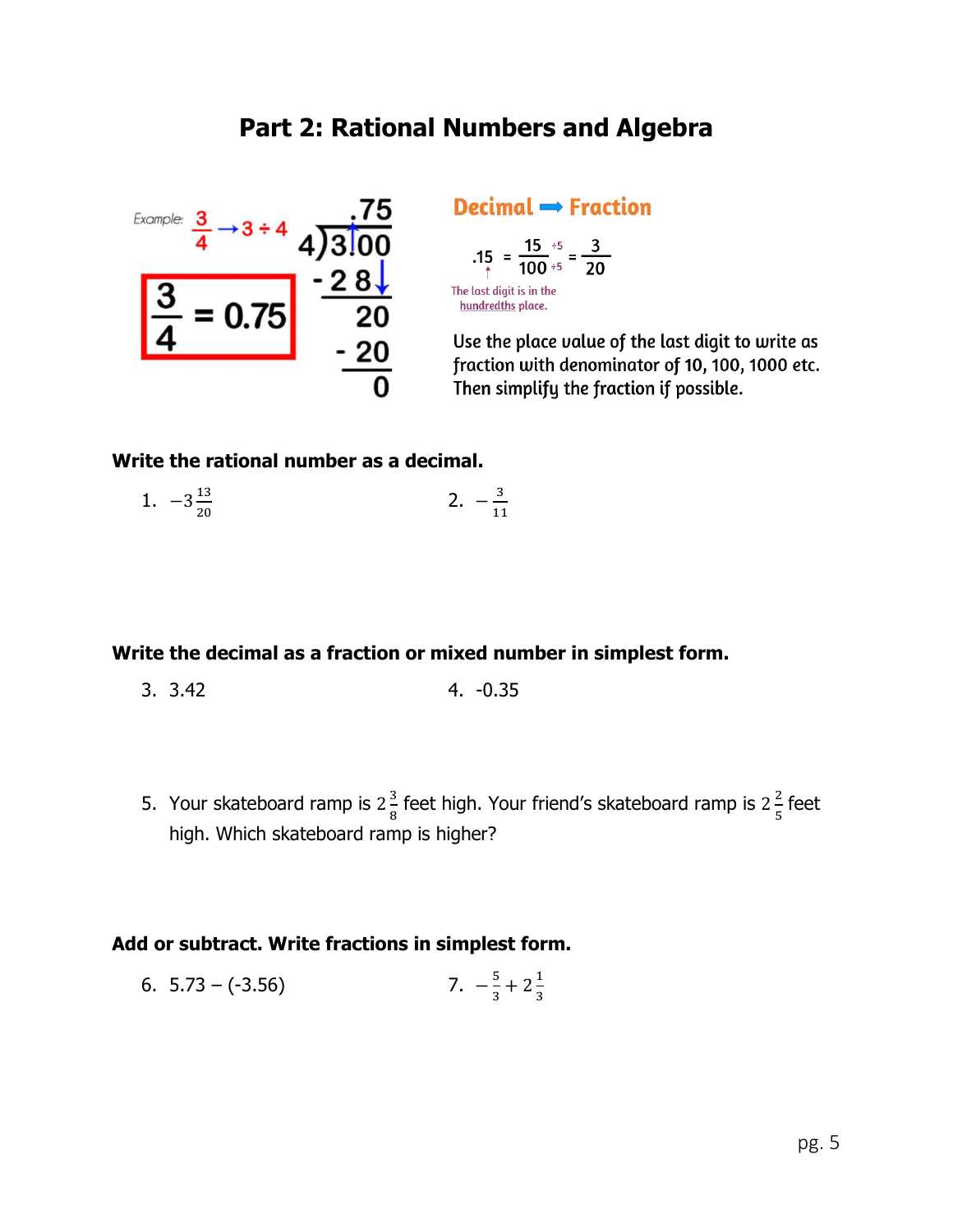8. A gallon jug of milk is  $\frac{3}{4}$  full. After breakfast, the jug is  $\frac{1}{12}$  full. Find the difference of the amount before breakfast and after breakfast.

9. You buy a bag of dog food for \$12.59 and a bottle of dog shampoo for \$4.75. How much more did the dog food cost than the shampoo?

## **Multiply. Write fractions in simplest form.**

10. 
$$
\left(-\frac{2}{5}\right)\left(-1\frac{1}{4}\right)
$$
 11. 0.15 × (-0.6)

# **Divide. Write fractions in simplest form.**

12. -4.2 ÷ 12 
$$
13. -\frac{2}{7} \div \left(-\frac{8}{21}\right)
$$

14. How many  $\frac{2}{3}$ -ounce packages of peanuts can be made with 8 ounces of peanuts? Explain how you found your answer.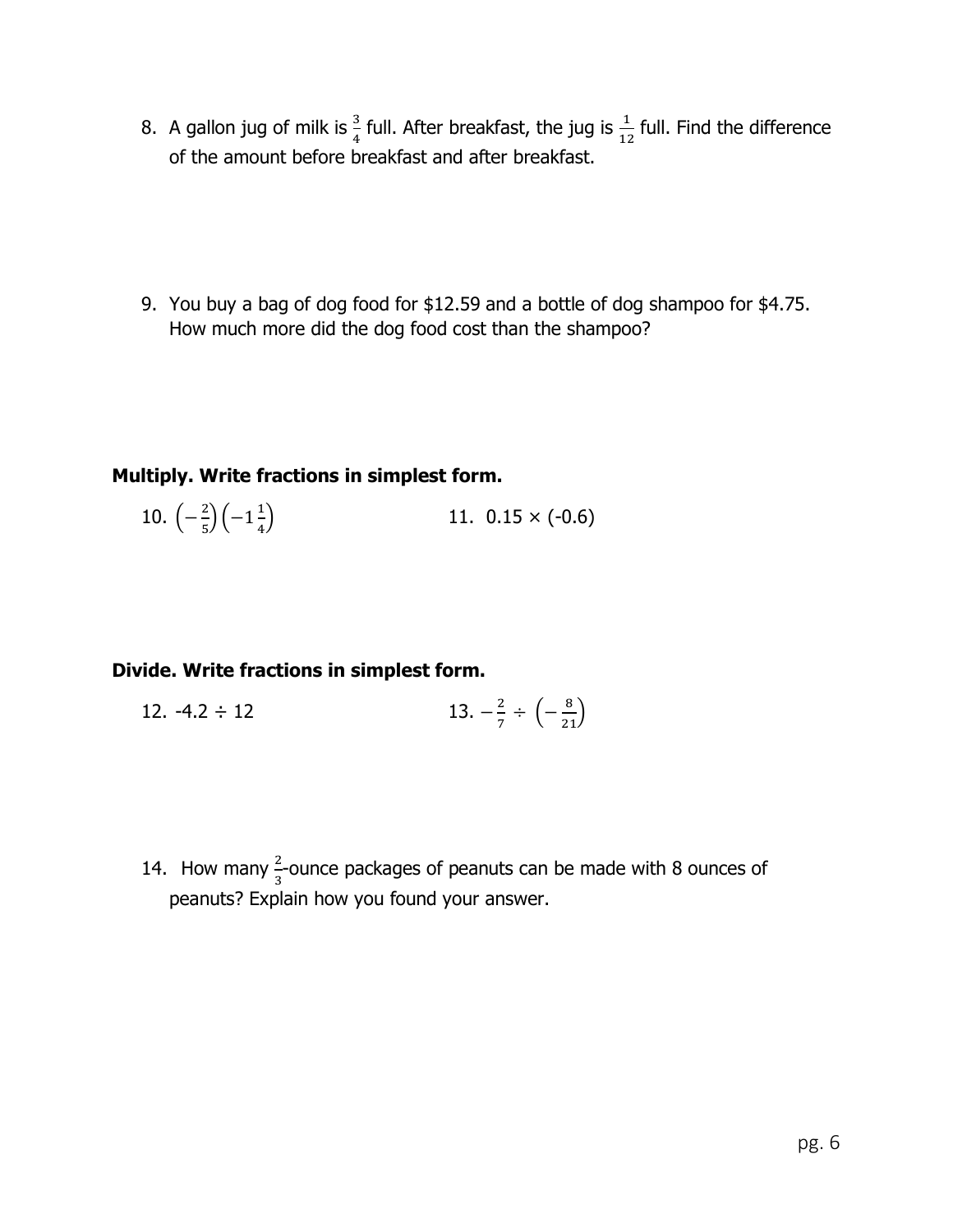

# **Solve the equation. Check your solution.**

15. 
$$
n-6=21
$$
 16.  $-8.3 = d + 4.7$ 

17. 
$$
p + 1\frac{3}{4} = 4\frac{5}{8}
$$
 18.  $-2 = \frac{w}{-5}$ 

19. 
$$
5h = 40
$$
 20.  $-0.5x = -4.3$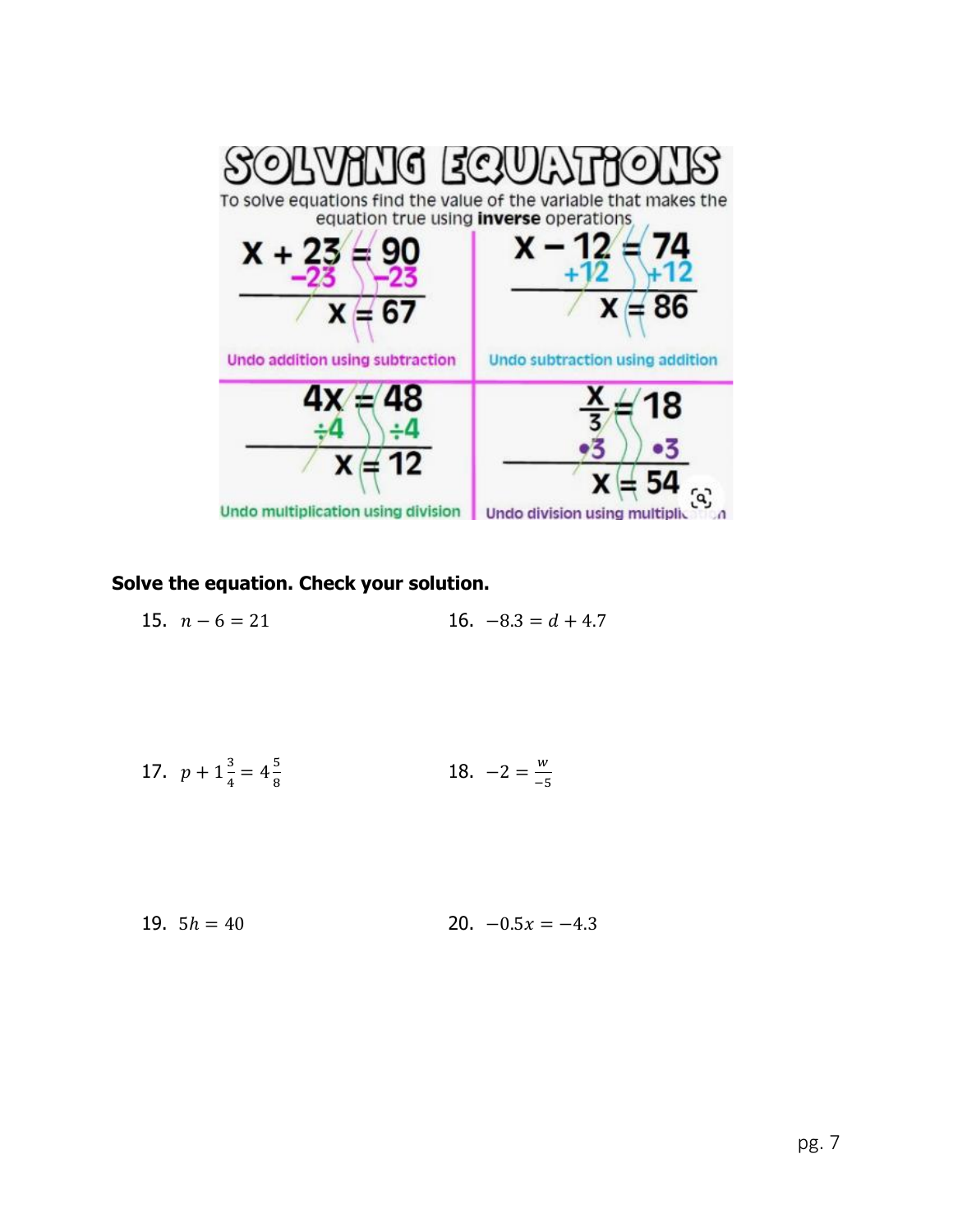| Preduct<br>Solve<br>Sum<br>Gain<br>Find<br>Of<br><b>Distribute</b><br><b>Increased</b><br>Express<br>Twice (x2)<br>Evaluate<br><b>Mare</b><br>Calculate<br>Altogether<br>Double (x2)<br>Plus<br>Model<br>Tn<br>Total<br>7(6)<br>Solution<br>Combined<br>(per/each)<br>Simplify<br>Perimeter<br>Dividing<br>Equal<br>Subtracting<br>Ĭs.<br><b>Difference</b><br><b>Bigger</b><br>Quotient<br>Smaller<br>Elapsed<br>Division<br>Was<br>Deduct:<br>Shorter<br>Were<br>Average<br>Toller<br>Used<br>Have<br>Factor<br>Share<br>Hos<br>Less<br>Longer | Adding                                    | Multiplying | Answer       |
|--------------------------------------------------------------------------------------------------------------------------------------------------------------------------------------------------------------------------------------------------------------------------------------------------------------------------------------------------------------------------------------------------------------------------------------------------------------------------------------------------------------------------------------------------|-------------------------------------------|-------------|--------------|
|                                                                                                                                                                                                                                                                                                                                                                                                                                                                                                                                                  |                                           |             |              |
|                                                                                                                                                                                                                                                                                                                                                                                                                                                                                                                                                  |                                           |             |              |
|                                                                                                                                                                                                                                                                                                                                                                                                                                                                                                                                                  |                                           |             |              |
|                                                                                                                                                                                                                                                                                                                                                                                                                                                                                                                                                  | Has left<br>Remain<br>Exceed<br>Decreased | (per/each)  | Than<br>From |

### **Rewrite the verbal sentence as an equation. Then, solve.**

- 21. 6 more than a number,  $w_i$ , is 2.
- 22. The product of  $\frac{3}{4}$  and a number, s, is  $\frac{3}{5}$ .

# **Write an equation for the situation. Then, solve.**

23. The temperature is -4℉. A high-pressure front increases the temperature to 8℉. By how many degrees did the temperature increase?

24. One eighth of the students in the seventh grade are in the school band. There are 44 seventh grade students in the school band. Find the number of students in the seventh grade.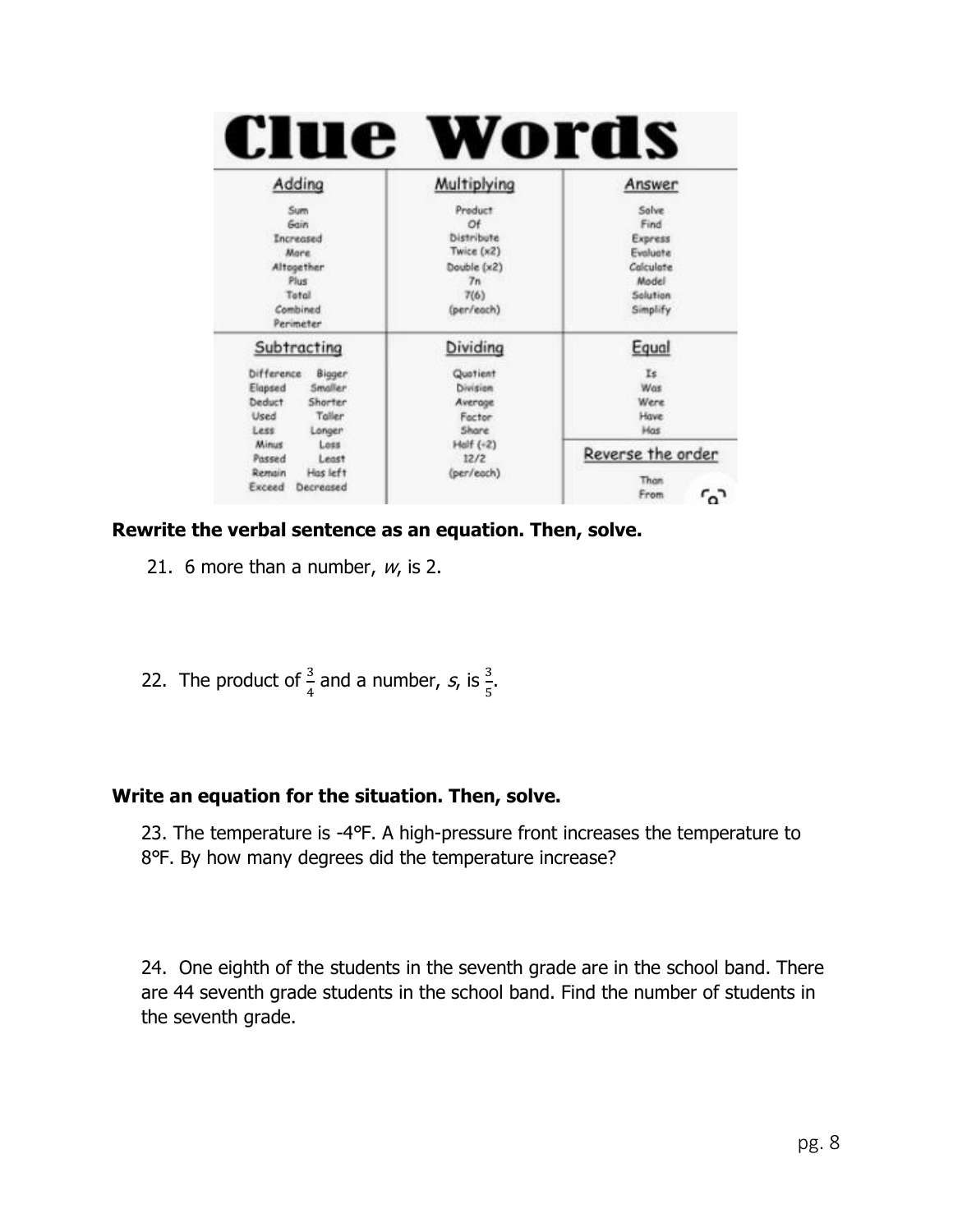# **Solving Two-Step Equations**

- 1. Add or subtract to isolate the variable term.
- 2. Multiply or divide to solve for the variable.
- 3. Check your solutions.

Example:  
\n
$$
3x + 5 = -16
$$
  
\n $-5 \t -5$  Subtract  
\n $3x = -21$   
\n $\frac{3x}{3} = \frac{-21}{3}$  Divide  
\n $x = -7$   
\n $3(-7) + 5 = -16$  Check

**Solve the equation. Check your solution.**

25.  $3d - 8 = 13$ Z  $\frac{2}{2} + 1$ 

27. 
$$
2y - 3y = 5
$$
 28.  $-2.9 = 3f + 4.3$ 

29. A rectangular garden has a length of 12 feet. You need 36 feet of fencing to enclose the garden. What is the width of the garden? Explain how you found your answer.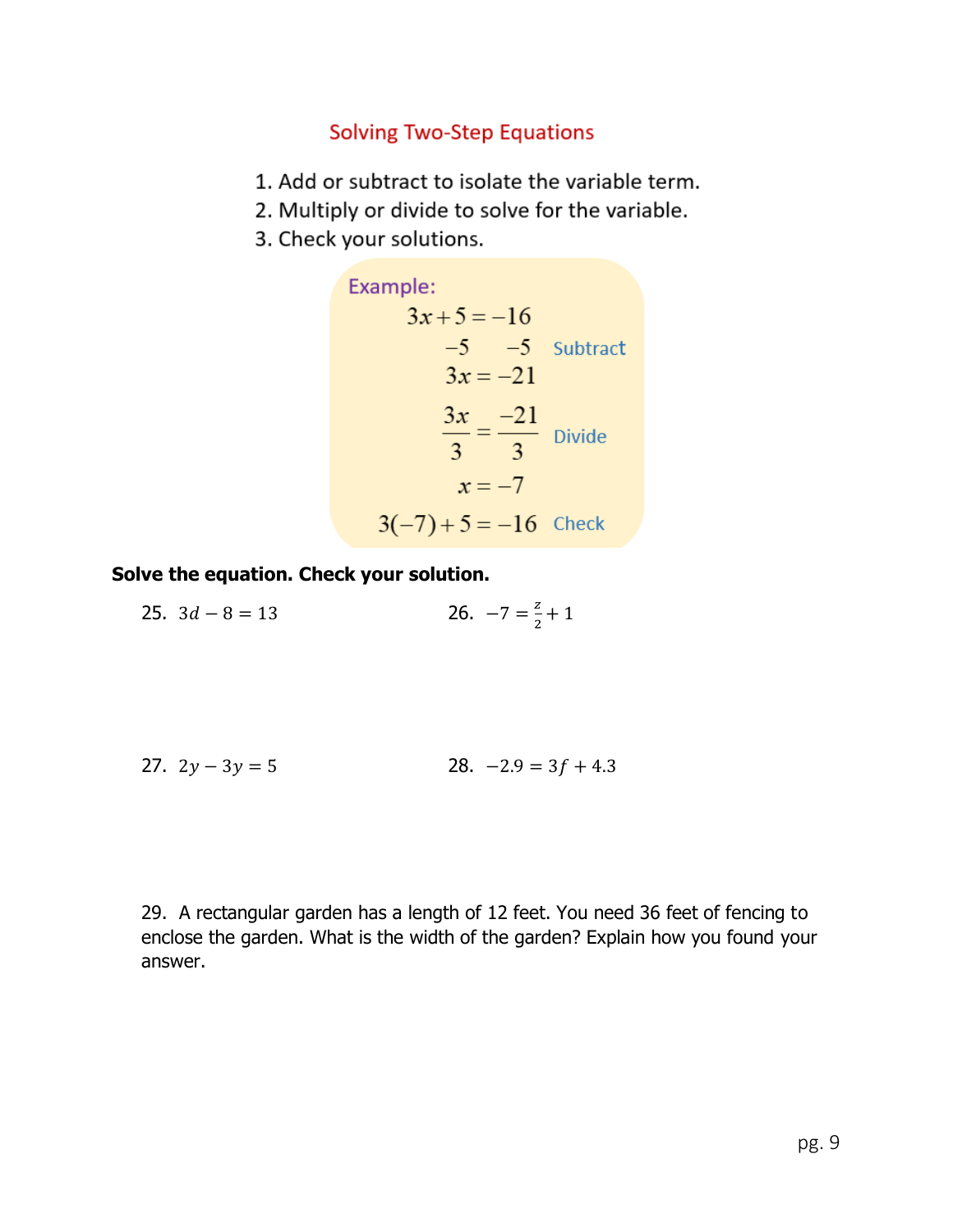

# **Part 3: Ratios and Proportions**

## **Write the ratio as a fraction in simplest form.**

1. 15 girls to 6 boys 2. 24 players: 3 teams

# **Find the unit rate.**

- 3. 405 rotations in 5 minutes 4. 72 ounces for 12 servings
	-

# **Graph the line that passes through the two points. Then, find the slope of the line.**

5. (0,0) & (3,2) 6. (4,4) & (8,8)

|   | 5 <sup>12</sup> |  |               |    |                            |
|---|-----------------|--|---------------|----|----------------------------|
|   | 4               |  |               |    |                            |
|   |                 |  |               |    |                            |
|   |                 |  |               |    |                            |
|   | -2<br>-1.       |  |               |    |                            |
|   |                 |  |               |    |                            |
| q |                 |  | $\frac{1}{3}$ | i. | $\tilde{\mathbf{x}}$<br>Ė. |
|   |                 |  |               |    |                            |
|   |                 |  |               |    |                            |

6 10 x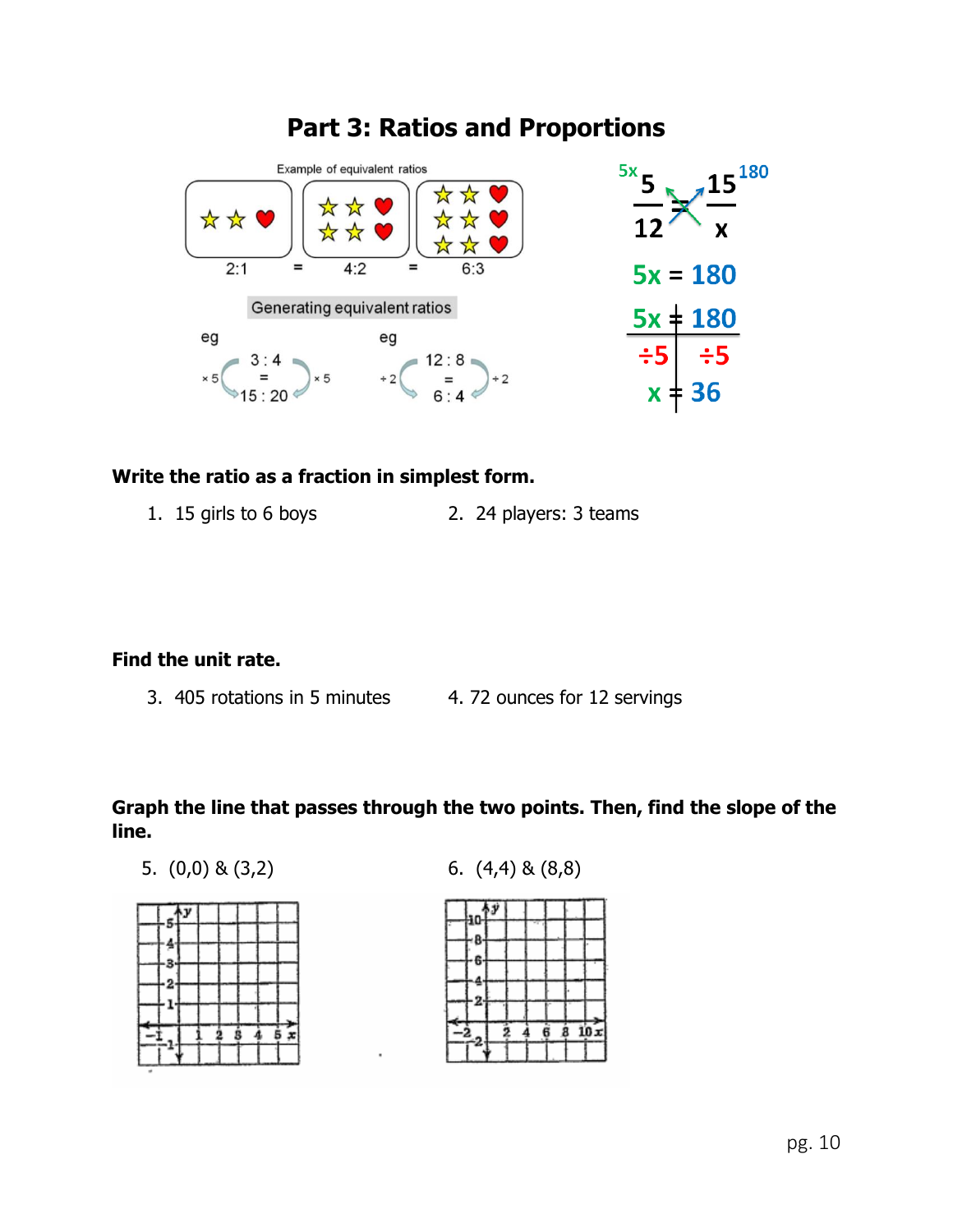# **Tell whether the ratios form a proportion.**

7. 
$$
\frac{8}{24}, \frac{5}{15}
$$
 8.  $\frac{3}{7}, \frac{12}{21}$ 

9. You can buy 5 stickers for \$3. Write a proportion that gives the cost,  $c$ , if you buy 12 stickers.

# **Solve the proportion.**

10. 
$$
\frac{2}{3} = \frac{n}{12}
$$
 11.  $\frac{33}{p} = \frac{3}{28}$ 

12. 
$$
\frac{k}{6} = \frac{15}{18}
$$
 13.  $\frac{2}{3} = \frac{3}{q}$ 

**Convert and complete the statement. Round to the nearest hundredth, if necessary.**

14. 3 in. ≈  $\frac{?}{?}$  cm 15. 4 L ≈  $\frac{?}{?}$  qt

16. 30 mi/h ≈ ? km/h 17. 40 oz ≈ ? kg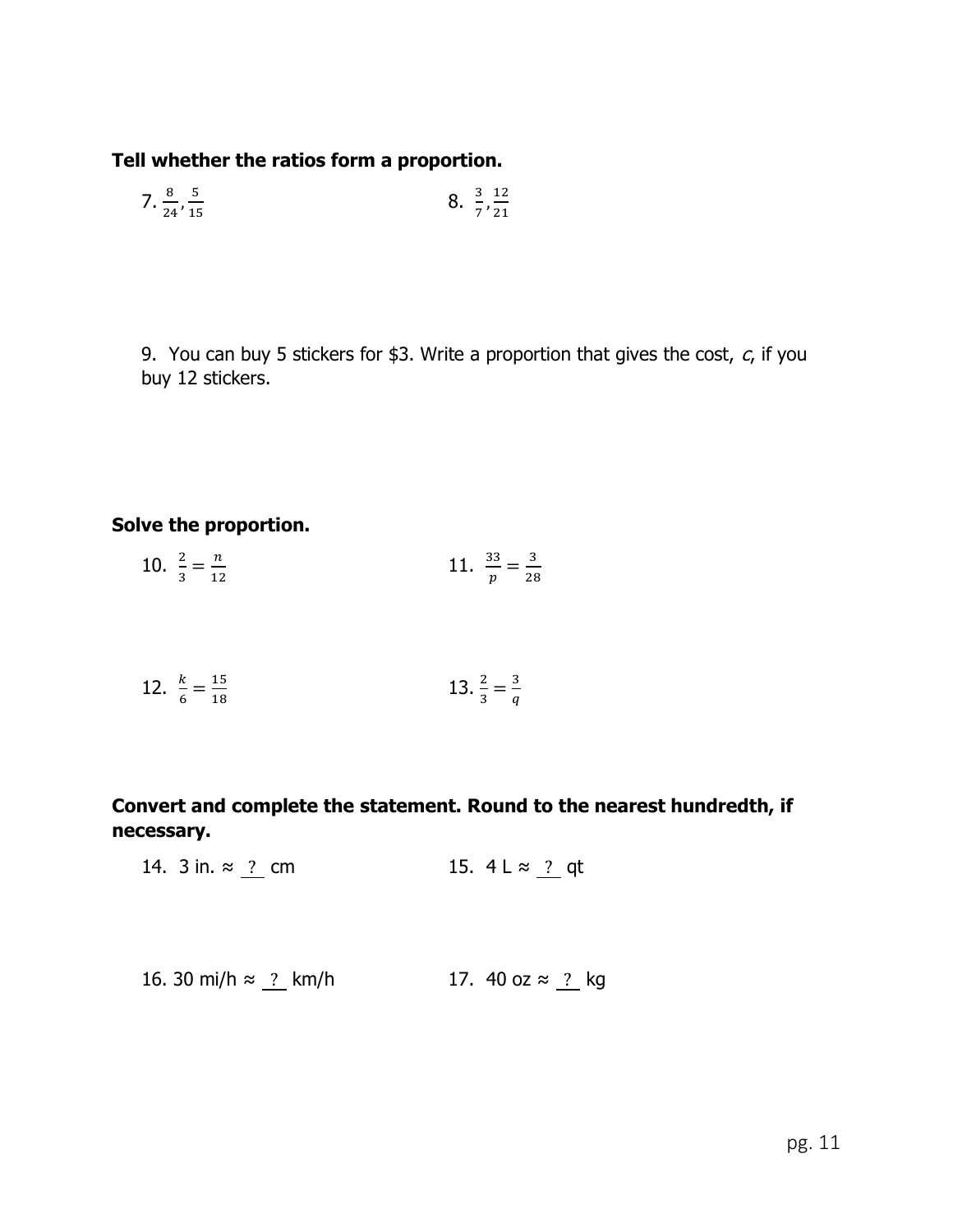18. Use the table to find the rate.

| Juarters |  | г |
|----------|--|---|
| Minutes  |  |   |

19. Your baseball team has won 6 games and lost 4 games. If the team does not lose any more games, how many games must the team win to have a win : loss ratio of 2 : 1? Explain your answer.

20. It costs \$145 for 10 people to attend a concert. How much does it cost a group of 8 people?

21. The weekly cost per person to rent a cottage on a lake varies inversely with the number of people who share the cost. When four people share the cost, each one pays \$312.

a. Write an equation relating the cost per person,  $c_i$  and the number of people,  $n_i$ who share the cost.

b. If six people share the cost instead of four, how much does the cost per person decrease?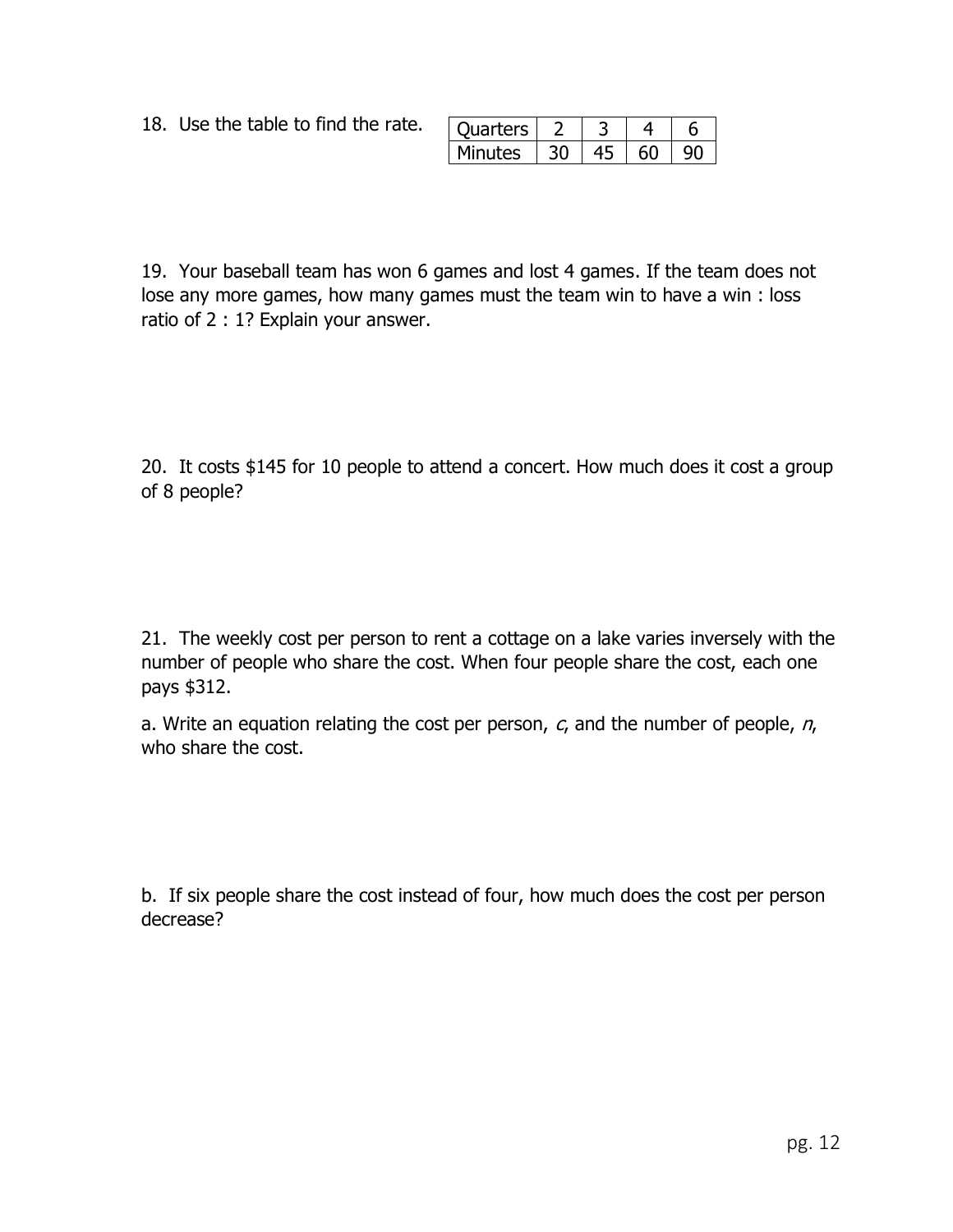# **Part 4: Logic & Word Problems**



## **Write an equation for the situation. Then, solve.**

1. Joey is putting all of his trophies onto 7 shelves. If he places 6 trophies on each shelf but still has 2 trophies left over, how many trophies does he have?

2. Angie read 3 books in 4 days, and each book contained 280 pages. If Angie read the same number of pages each day, how many pages did she read per day?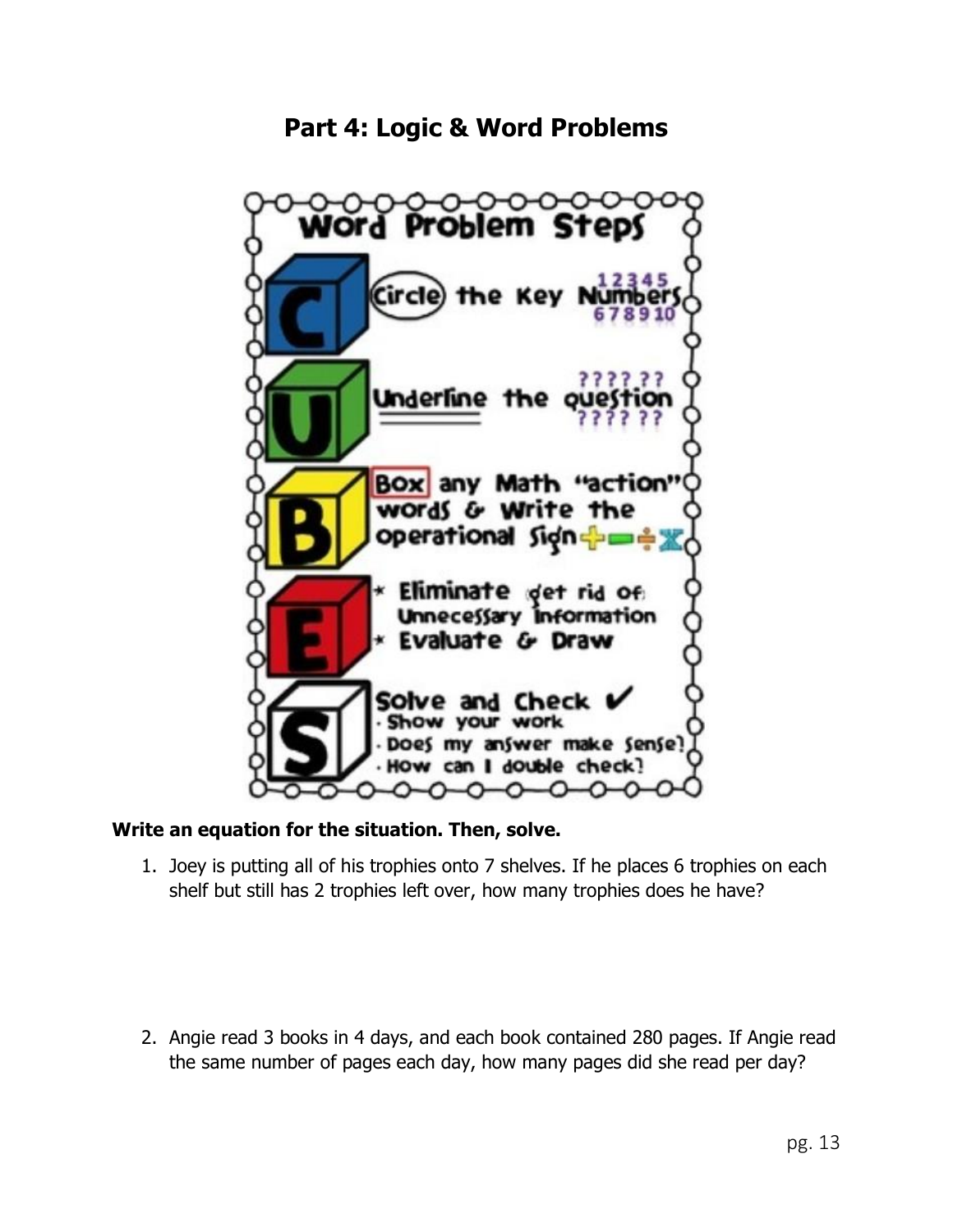3. Mike put 304 baseballs into 8 trash bins. He put the same number of baseballs in each bin. He took 5 trash bins of baseballs to the baseball field. How many baseballs did Mike take?

4. Workers Inc. just bought 14 boxes of pens to put in their storage room for employees to use as needed. Each box contains 50 pens. If each of the 33 employees working for Workers Inc. takes 4 pens when they are first brought into the office, how many pens will be left in the storage room?

5. John has 9 boxes of apples. Each box holds 16 apples. If 7 of the boxes are full, and 2 of the boxes are half full, how many apples does John have?

6. The temperature outside is -5℉, and the wind chill is -12℉. What is the difference between the temperature and the windchill?

7. Jena has a rope that is  $4\frac{1}{4}$  $\frac{1}{4}$  inches long. If she divides the rope into sections that are exactly  $\frac{1}{4}$  of an inch in length, how many sections will she have?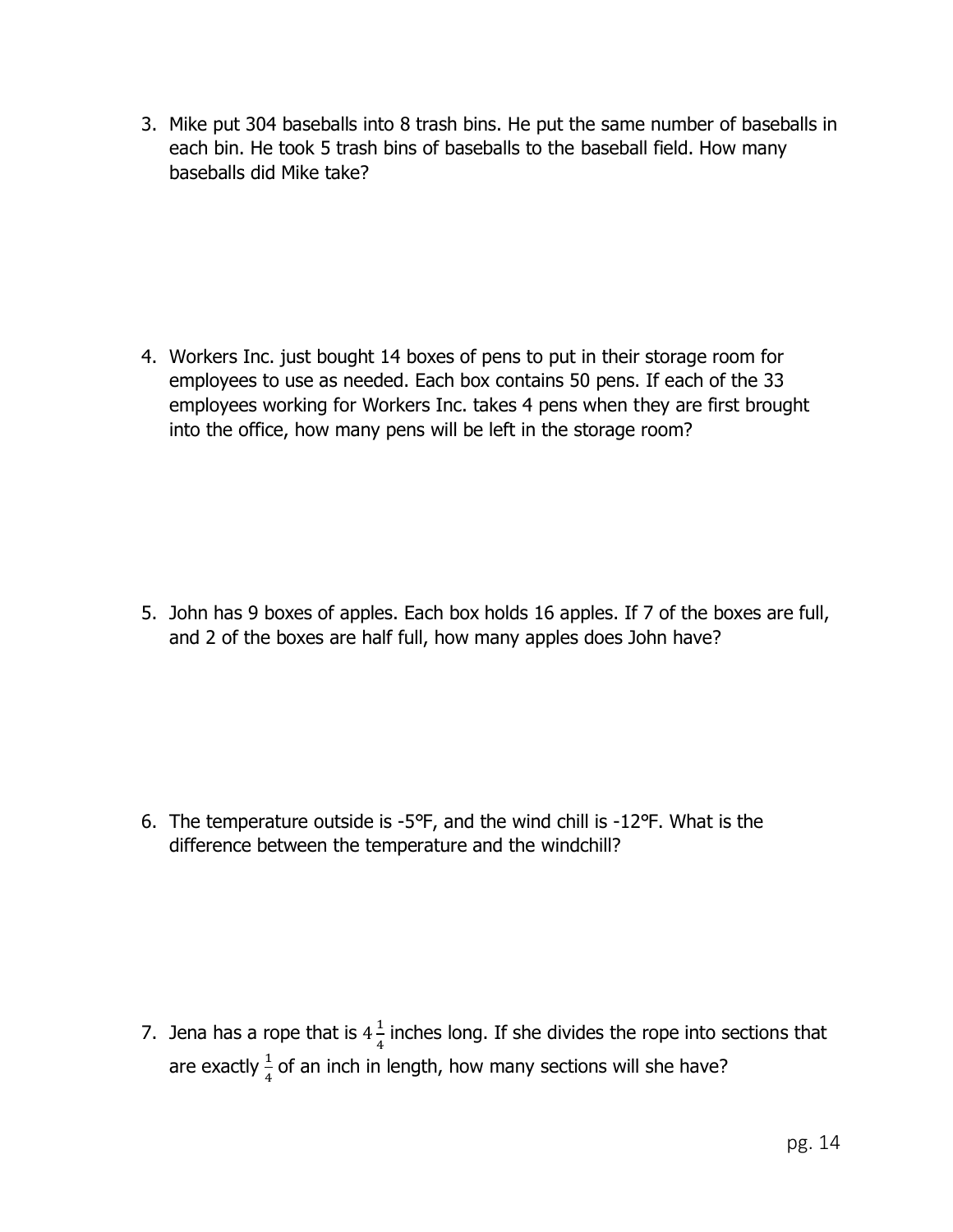8. Mrs. Jones decided to buy some pencils for her class. She bought 3 packages of pencils, and each package contained 72 pencils. There are 24 students in her class and she divided up the pencils so that each student had the same amount of pencils. If there were no pencils left over, how many pencils did each student get?

9. Griffin ordered a pair of sneakers online. He had a \$16 credit that he applied toward the purchase and then he used a credit card to pay for the rest of the cost. If the shoes cost \$80, how much did Griffin charge to his credit card when he bought the sneakers?

10.Caleb had 27 video games. He bought 8 more from a garage sale. He then sold 1  $\frac{1}{35}$  of his games to a used video game store. How many video games did he sell?

11.For a scavenger hunt, Jim's mom distributed a bag of 725 jelly beans evenly into 29 plastic containers and hid them around the yard. If, after the hunt, Jim has a total of 275 jelly beans, then how many of the plastic containers did he find?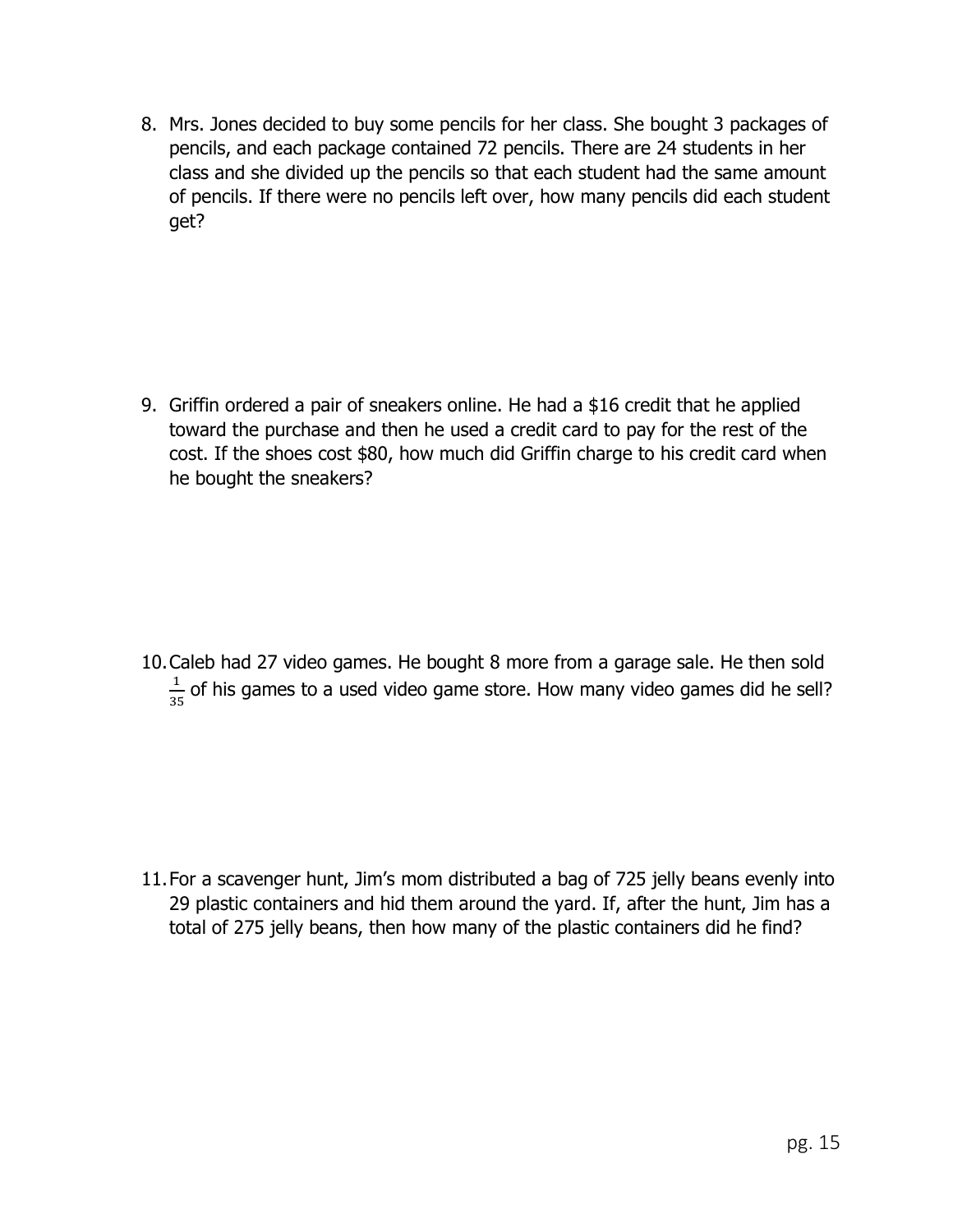12.Sandra, Robert, and some other friends had a total of \$73. Sandra spent \$28 on videos and Robert spent \$14 on videos. How much money did the group have after Sandra and Robert bought the videos?

13.Jimmy is writing a paper for one of his classes. The paper has to be 3,000 words long and so far, he has only written 696 words. If he has 6 more days to write his paper and wants to write the same number of words each day, then how many words must he write per day to finish the paper?

14.Lindsey went skydiving. When she jumped out of the plane, its elevation was 13,000 feet. She was in free fall for 10,000 feet and then she deployed her parachute. At what elevation did Lindsey deploy her parachute?

15.On his bookshelf, Adam has the difference between two-thirds of Brett's books and two-thirds of Charlie's books. If Brett has 72 books and Charlie has 27 books, how many books does Adam have?